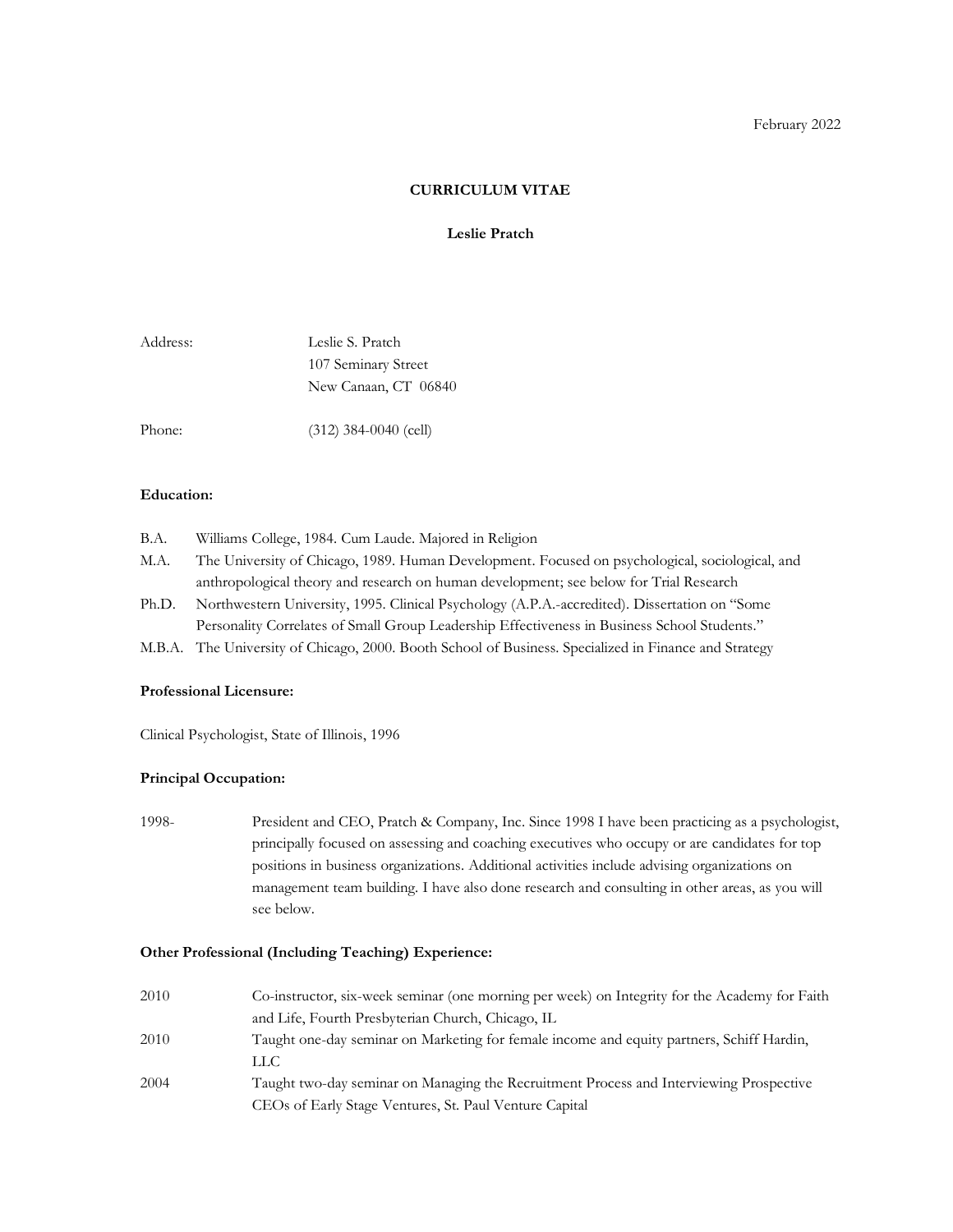| 2003      | Taught one course in Finance, The University of Chicago Graham School of Continuing Liberal          |  |
|-----------|------------------------------------------------------------------------------------------------------|--|
|           | and Professional Studies (students must meet the criteria of The University of Chicago, The          |  |
|           | University of Chicago Booth School of Business, and the Graham School)                               |  |
| 1995-1996 | Postdoctoral Fellow, Clinical Psychology, Illinois State University (A.P.A.-accredited). (My         |  |
|           | responsibilities included teaching classes to undergraduates in psychology and psychopathology       |  |
|           | as well as seeing patients in the student mental health center)                                      |  |
| 1995-1996 | Taught courses on Personality and Psychopathology in the Department of Psychology at Illinois        |  |
|           | State University                                                                                     |  |
| 1995-1996 | Consultant to State Farm Insurance Companies, headquartered in Bloomington-Normal, where I           |  |
|           | developed a comprehensive behaviorally anchored competency framework still in use today              |  |
|           | throughout all State Farm Insurance Companies                                                        |  |
| 1994-1995 | Taught courses on Personality and Psychopathology in the Department of Psychology at                 |  |
|           | Northwestern University                                                                              |  |
| 1990-1994 | Principal Investigator, research project into the personality predictors of leadership effectiveness |  |
|           | at The University of Chicago Booth School of Business (see my articles from 1996-1998)               |  |
| 1986-1989 | Consultant to Andersen Worldwide on a project with Marvin Zonis, then Chair of the                   |  |
|           | Committee on Human Development at The University of Chicago, advising Andersen on the                |  |
|           | development of a program for transforming auditing partners into more lucrative "trusted             |  |
|           | business advisors."                                                                                  |  |
| 1985-1989 | Research Associate, The University of Chicago, Committee on Human Development. My                    |  |
|           | research focused on gender differences in an interdisciplinary study on homosexual identity          |  |
|           | formation in gay and lesbian youth.                                                                  |  |

## **Book:**

Leslie S. Pratch, *[Looks Good on Paper?: Using In-Depth Personality Assessment to Predict Leadership Performance](https://cup.columbia.edu/book/looks-good-on-paper/9780231168366)* (New York: Columbia University Press, 2014).

#### **Articles and Book Chapters:**

Leslie S. Pratch, "Jamie Dimon: Active Coper!," *The European Financial Review*, (June, 2021), <https://www.europeanfinancialreview.com/jamie-dimon-active-coper/>

Leslie S. Pratch, "Lou Gerstner: Active Coper!," *The European Financial Review*, (April, 2021), <https://www.europeanfinancialreview.com/lou-gerstner-active-coper/>

Leslie S. Pratch, "Reed Hastings: Active Coper!," *The European Financial Review*, (March, 2021), https://www.europeanfinancialreview.com/reed-hastings-active-coper/

Leslie S. Pratch, "Doing good CEO succession planning as a board," *The European Financial Review*, (February, 2021), https://www.europeanfinancialreview.com/doing-good-ceo-succession-planning-as-a-board/

Leslie S. Pratch, "What's involved in a great psychological assessment," *The European Financial Review*, (January, 2021),<https://www.europeanfinancialreview.com/whats-involved-in-a-great-psychological-assessment/>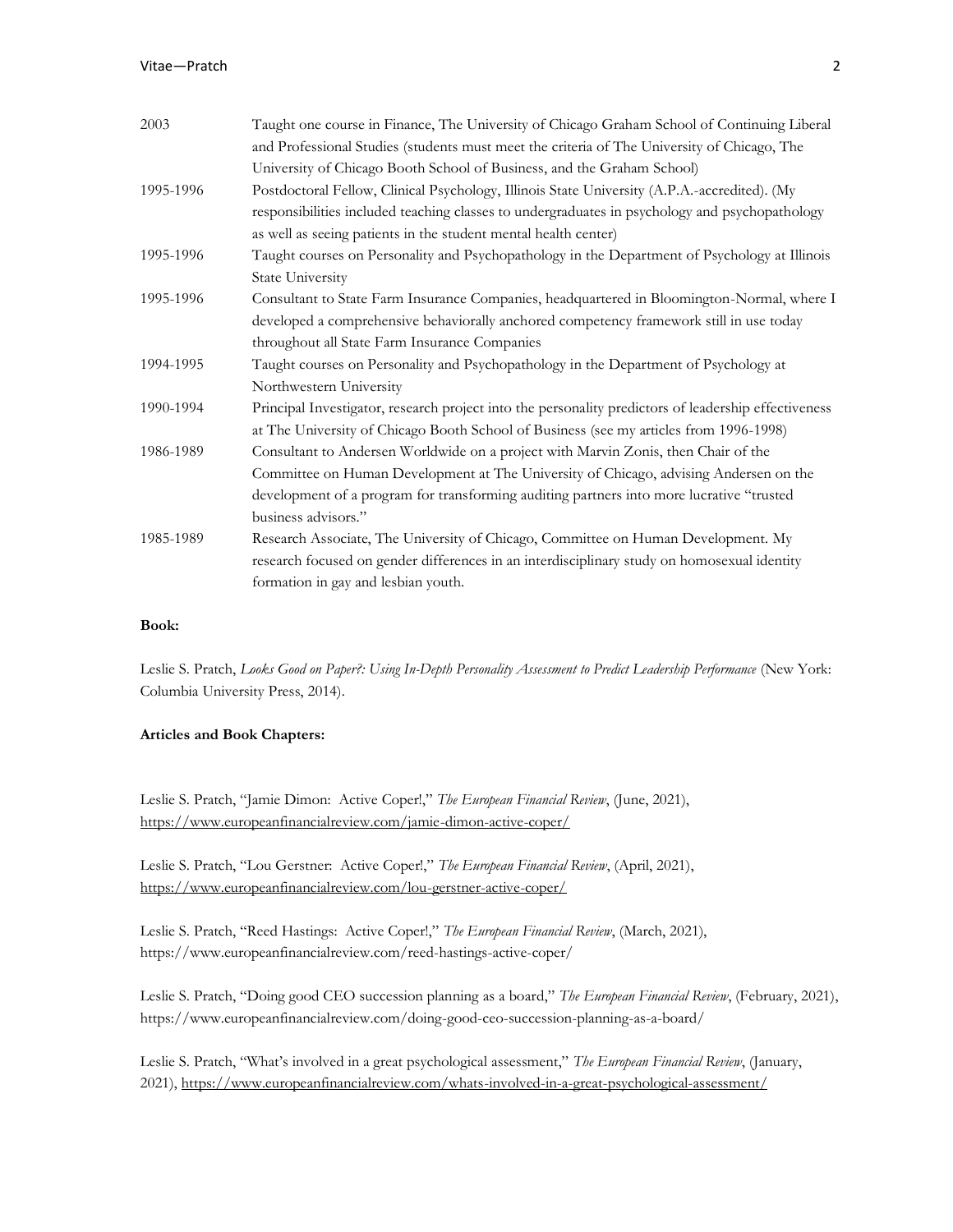Leslie S. Pratch, "Getting what you want from your CEO," *The European Financial Review*, (September, 2020), <https://www.europeanfinancialreview.com/getting-what-you-want-from-your-ceo/>

Leslie S. Pratch, "How are your A players actually performing?," *The European Financial Review*, (January, 2021), https://www.europeanfinancialreview.com/how-are-your-a-players-actually-performing/

Leslie S. Pratch, "Working extremely well with your CEO and Board," *The European Financial Review*, (July, 2020), <https://www.europeanfinancialreview.com/working-extremely-well-with-your-ceo-and-board/>

Leslie S. Pratch, "Coronavirus, your companies and your people," *The European Financial Review*, (June, 2020), https://www.europeanfinancialreview.com/coronavirus-your-companies-and-your-people/

Leslie S. Pratch, "How to use psychology to understand your CEO," *The European Financial Review*, (May, 2020), [https://www.europeanfinancialreview.com/how-to-use-psychology-to-understand-your-ceo/](/Users/LesliePratch/Dropbox/Miscellaneous/CV/%20https:/www.europeanfinancialreview.com/how-to-use-psychology-to-understand-your-ceo)

Leslie S. Pratch, "Making the best choices as non-executive chair," *The European Financial Review*, (April, 2020)[,](/Users/LesliePratch/Dropbox/Miscellaneous/CV/%20https:/www.europeanfinancialreview.com/how-to-use-psychology-to-understand-your-ceo)  [https://www.europeanfinancialreview.com/making-the-best-choices-as-non-executive-chairman/](/Users/LesliePratch/Dropbox/Miscellaneous/CV/%20https:/www.europeanfinancialreview.com/how-to-use-psychology-to-understand-your-ceo)

Leslie S. Pratch, "Steer towards success: What very successful portfolio company boards do," *The European Financial Review*, (June, 2019), [https://www.europeanfinancialreview.com/steer-towards-success-what-very-successful](https://www.europeanfinancialreview.com/steer-towards-success-what-very-successful-portfolio-company-boards-do/)[portfolio-company-boards-do/](https://www.europeanfinancialreview.com/steer-towards-success-what-very-successful-portfolio-company-boards-do/)

Leslie S. Pratch, "Getting the return you want: How some very successful PE investors build their boards," *The European Financial Review*, (May 29, 2019), https://www.europeanfinancialreview.com/getting-the-return-you-wanthow-some-very-successful-pe-investors-build-their-boards/

Leslie S. Pratch, "How to attract (and hire and keep) a capable portfolio company CEO," *The European Financial Review*, (December 18, 2018), https://www.europeanfinancialreview.com/how-to-attract-and-hire-and-keep-acapable-portfolio-company-ceo/

Leslie S. Pratch, "Don't lose the CEO you want to hire before they arrive," *The European Financial Review*, (August 24, 2018), https://www.europeanfinancialreview.com/?p=26311

Leslie S. Pratch, "Fundamentals of CEO selection beyond the history," *The European Financial Review*, (March 24, 2018), https://www.europeanfinancialreview.com/?p=22499

Leslie S. Pratch, "How to get the most out of your team (and keep the ones you really want for a long, long, long time)," *The European Financial Review*, (October 4, 2017), https://www.europeanfinancialreview.com/?p=19060

Leslie S. Pratch, "Hiring season for new associates – Help wanted?," *The European Financial Review*, (September 12, 2017), https://www.europeanfinancialreview.com/?p=18735

Leslie S. Pratch, "Building a firm you are proud of," *The European Financial Review*, (September 5, 2017), <https://www.europeanfinancialreview.com/?p=17797>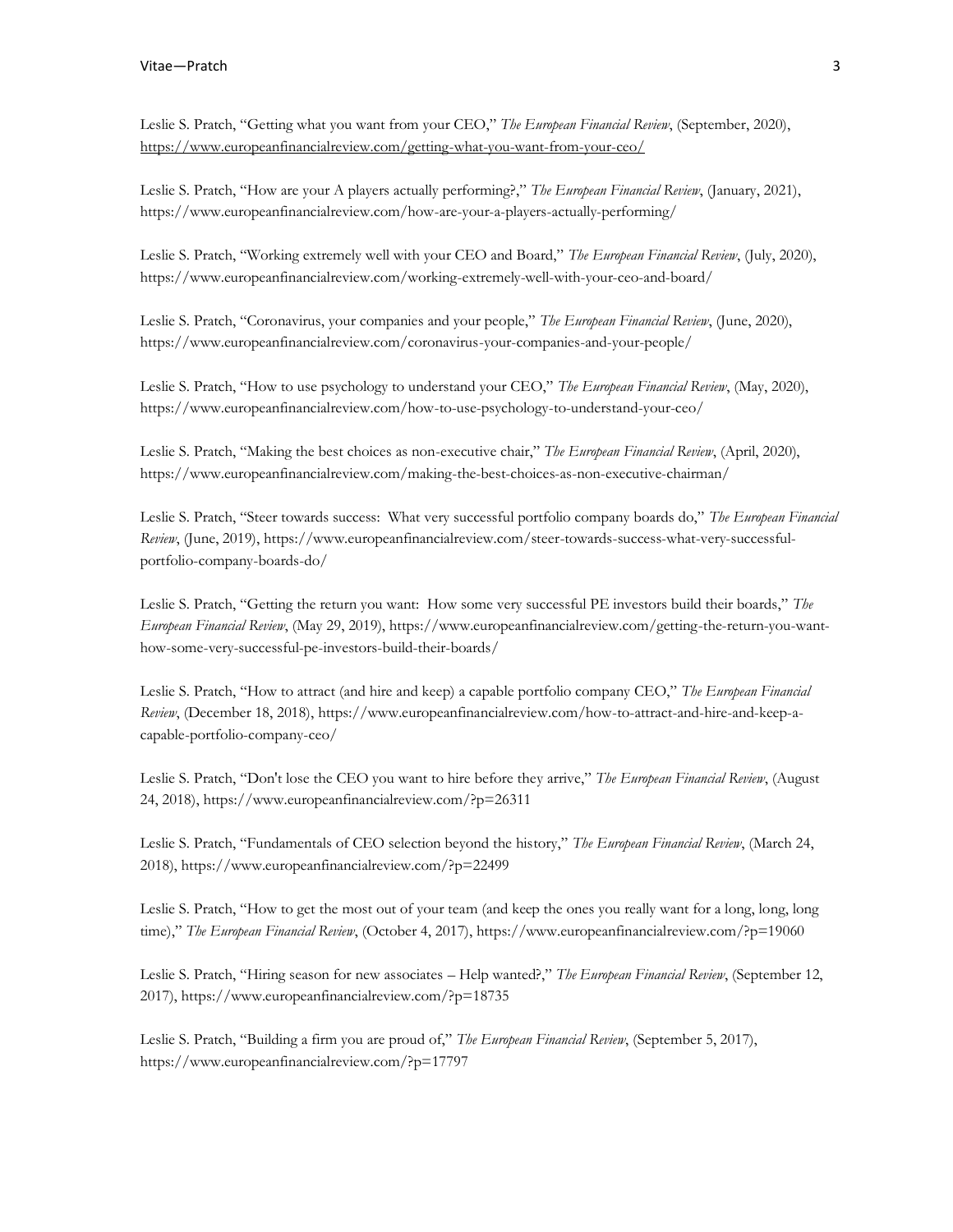Leslie S. Pratch, "Getting even smarter about hiring CEOs," *The European Financial Review*, (August 5, 2017) https://www.europeanfinancialreview.com/?p=17380

Leslie S. Pratch, "Going, going, gone - How fast do your CEOs decay?," *The European Financial Review*, (August 17, 2016), https://www.europeanfinancialreview.com/?p=9384.

Leslie S. Pratch, "Serious human capital management for seriously good performance," *The European Financial Review*, (August 15, 2016), https://www.europeanfinancialreview.com/?p=8654

Leslie S. Pratch, "Systematically get the evidence you need," *The European Financial Review*, (August 1, 2016) "https://www.europeanfinancialreview.com/?p=8352"

Leslie S. Pratch, "Getting systematic about management assessments," *The European Financial Review*, (July 18, 2016), https://www.europeanfinancialreview.com/?p=6023.

Leslie S. Pratch, "How to avoid an ugly mess," *The European Financial Review*, (June 24, 2016), https://www.europeanfinancialreview.com/?p=6013.

Leslie S. Pratch, "I'm afraid to ask an executive to do a "touchy-feely" management assessment," *The European Financial Review*, (June 6, 2016), https://www.europeanfinancialreview.com/?p=5992.

Leslie S. Pratch, "When the CEO hasn't 'done it all before' – but could still be the right choice," *The European Financial Review*, (May 18, 2016), https://www.europeanfinancialreview.com/?p=5811.

Leslie S. Pratch, "Management assessment leads to action and improved ROI," *The European Financial Review*, (April 20, 2016), http://www.europeanfinancialreview.com/?p=5810.

Leslie S. Pratch, "How some private equity investors use management assessments," *The European Financial Review*, (April 18, 2016), https://www.europeanfinancialreview.com/?p=5801.

Leslie S. Pratch, "Experience can be deceiving when it comes to securing success," *The European Financial Review*, (March 30, 2016), https://www.europeanfinancialreview.com/?p=5777.

Leslie S. Pratch, "An investor's least favorite statement – 'Oops, wrong CEO'," *The European Financial Review*, (February 17, 2016), https://www.europeanfinancialreview.com/?p=5538.

Leslie S. Pratch, "Leaders who always get the job done," *The European Financial Review*, (February 2, 2016), https://www.europeanfinancialreview.com/?p=5510.

Leslie S. Pratch, "Management for when you least expect it," *The European Financial Review*, (December 22, 2015), https://www.europeanfinancialreview.com/?p=5339.

Leslie S. Pratch, "How to get what you want (and how to move – fast – when you don't)," *The European Financial Review*, (December 8, 2015), https://www.europeanfinancialreview.com/?p=5414.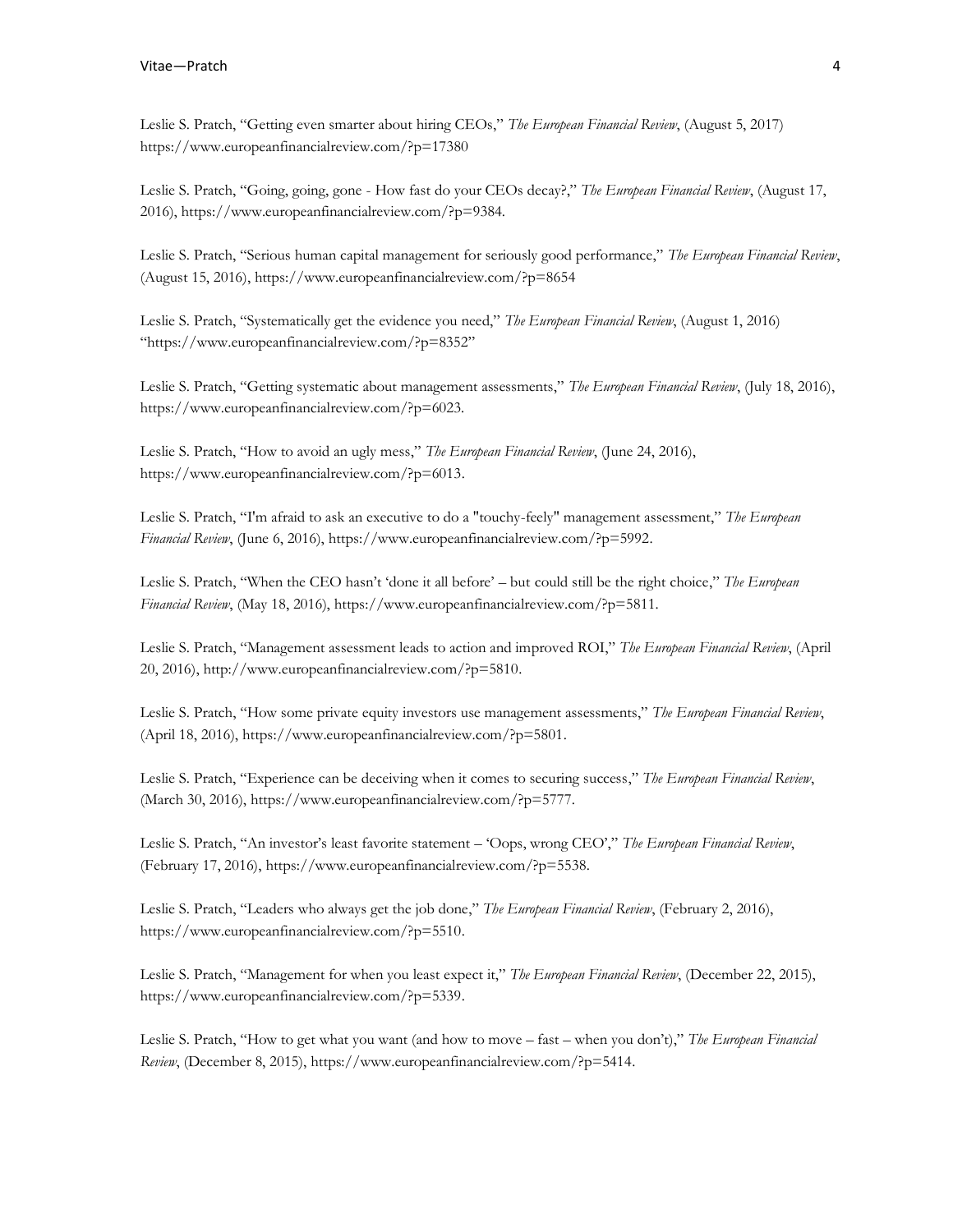Leslie S. Pratch, "The one personality trait to look out for when hiring your next executive," *Fast Company*, (July 10, 2014), https://www.fastcompany.com/3032828/the-one-personality-trait-to-look-out-for-when-hiring-your-nextexecutive/.

Leslie S. Pratch, "Why integrity and coping skills are better indicators of leadership," *Directorship Magazine,* (2012). https://www.directorship.com/why-integrity-and-coping-skills-are-better-indicators-of-leadership-success/.

Leslie S. Pratch, "Why women leaders need self-confidence," *Harvard Business Review Blog Network*, (November 28, 2011), https://blogs.hbr.org/cs/2011/11/women\_leaders\_need\_self-confidence.html.

Leslie S. Pratch, "Integrity in business executives," *Journal of Private Equity*, (2009), 13(1), pp. 1-45.

Leslie S. Pratch, "The Use of a Clinical Psychological Method to Predict Management Performance," *Journal of Private Equity*, (2008), 12(1), pp. 6-30.

Leslie S. Pratch and Jordan Jacobowitz, "Optimal psychological autonomy and its implications for selecting portfolio CEOs," *Journal of Private Equity*, (2007), 11(1), pp. 53-70.

Leslie S. Pratch, "Value-added investing: A framework for early stage venture capital firms, *Journal of Private Equity*, (2005), 8(3), pp. 13-29.

Leslie S. Pratch and Jordan Jacobowitz, "Successful CEOs of private equity funded ventures," *Journal of Private Equity*, (2004), 7(3), pp. 8-31.

Leslie S. Pratch and Harry Levinson, "Understanding the Personality of the Executive," in R. Silzer ed., *The 21st Century Executive: Innovative Practices for Building Leadership at the Top* (New York: John Wiley & Sons, 2002).

Leslie S. Pratch, "Assessing potential leaders of private equity funded ventures," *Journal of Private Equity*, (2001), 4(3), pp. 15-29.

Leslie S. Pratch and Jordan Jacobowitz, "Integrative capacity and the evaluation of leadership: A multi-method assessment approach," *Journal of Applied Behavioral Science*, (1998), 34(2), pp.180-201.

Leslie S. Pratch and Jordan Jacobowitz, "The psychology of leadership in rapidly changing conditions," *The Journal of Social Psychology*, (1997), 123(2), pp. 169-196.

Leslie S. Pratch and Jordan Jacobowitz, "Gender, motivation, and coping in the evaluation of leadership effectiveness," *Consulting Psychology Journal: Practice and Research*, (1996), 48(4), pp. 203-220.

#### **Honors, Prizes, and Awards:**

- 1983-1984 Interned as an undergraduate at the International Atomic Energy Agency in Vienna, Austria. My research on the public perception of the risk of nuclear power, based on solicitation data, was selected by Hans Blix, then Director General of the IAEA, as the best research paper in the program.
- 1985-1989 Century Fellowship (full four-year tuition), The University of Chicago, Human Development.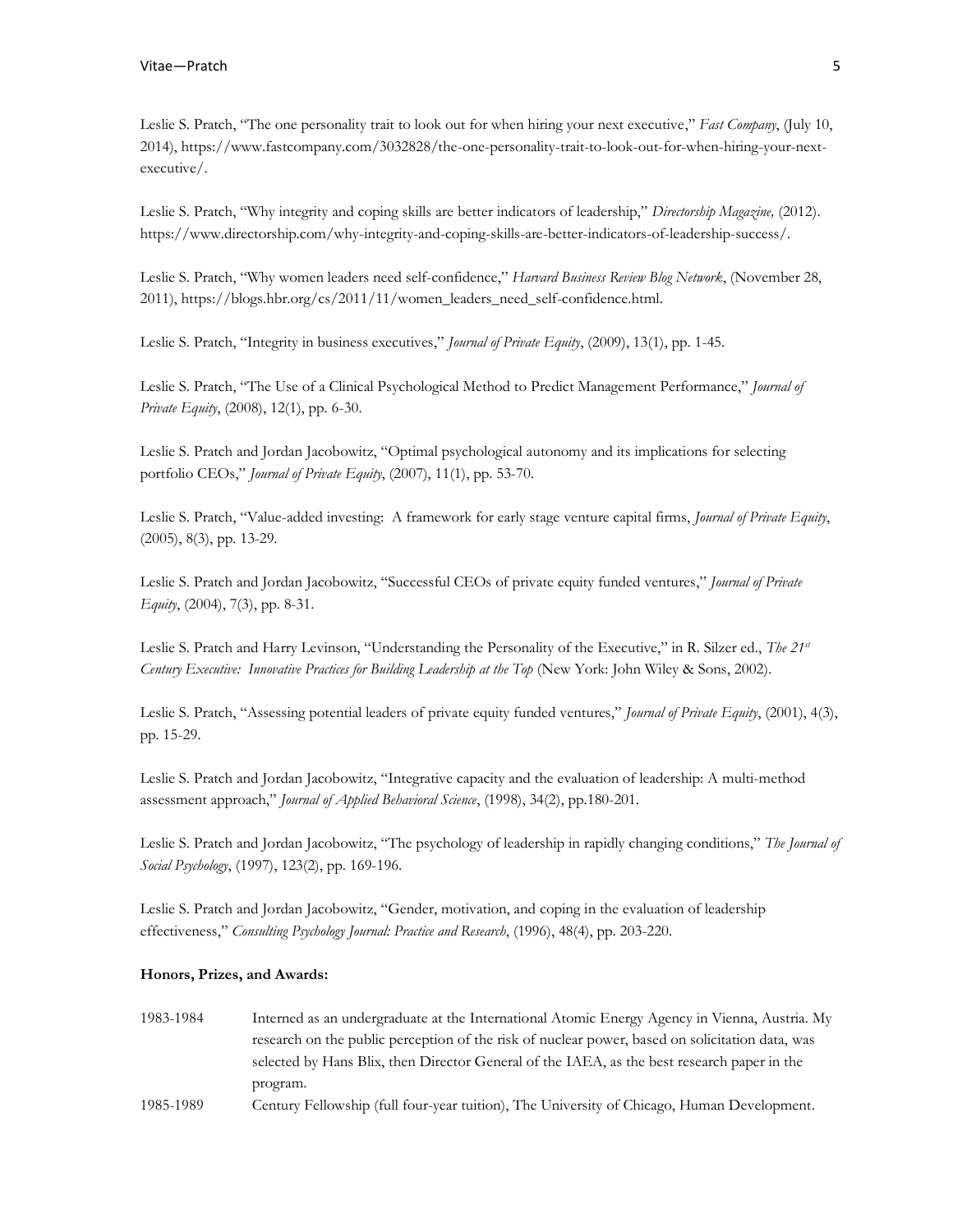## **Interviews:**

| 2016 | The European Business Review, Female Leadership in Our Time, Women in Leadership.<br>http://www.europeanbusinessreview.com/leslie-pratch-founder-ceo-pratch-co/ |
|------|-----------------------------------------------------------------------------------------------------------------------------------------------------------------|
| 2014 | Fortune Magazine, The one trait successful leaders share.                                                                                                       |
|      | http://fortune.com/2014/07/17/successful-leadership-traits/                                                                                                     |
|      | Investor's Business Daily, Be a Top Executive By Continuously Studying the Best.                                                                                |
|      | http://www.investors.com/be-a-top-executive-by-learning-from-them/                                                                                              |
|      | Columbia University Press Blog, Interview with Leslie Pratch.                                                                                                   |
|      | http://www.cup.columbia.edu/static/interview-leslie-pratch/                                                                                                     |
|      | Market Watch, Does your CEO have the right stuff – How to tell.                                                                                                 |
|      | http://www.marketwatch.com/story/does-your-ceo-have-the-right-stuff-how-to-tell-2014-07-<br>18-510710                                                           |
|      |                                                                                                                                                                 |

# **Invited Speaking:**

| 2014 | Webinar, "The Number One Trait Effective Leaders Have to Have," The University of Chicago         |  |  |
|------|---------------------------------------------------------------------------------------------------|--|--|
| 2014 | Speaker, "Predicting Leadership," at Quarterly Meeting of Executive Search Information            |  |  |
|      | Exchange, New York City, NY                                                                       |  |  |
| 2014 | Webinar, "Psychological Assessment in Selecting Executives," ExecuNet (on-line network of C-      |  |  |
|      | level executives)                                                                                 |  |  |
| 2013 | Speaker, "A Clinical Approach to Assessing and Developing Entrepreneurs," Illinois Institute of   |  |  |
|      | Technology, Technology Park, Chicago, IL                                                          |  |  |
| 2012 | Keynote Speaker, "Gender, Coping, and Leadership," at Annual Meeting of female senior             |  |  |
|      | executives at Lend Lease (one of the world's leading fully integrated property and infrastructure |  |  |
|      | solutions providers), Sydney, Australia                                                           |  |  |
| 2012 | Keynote speaker, "Actual versus Perceived Processes that Underpin Executive Success," and         |  |  |
|      | Panelist for the University of Melbourne's Business School, Annual Three-Day Report to            |  |  |
|      | Industry Sponsors and Researchers of the Gender Equity Project, Melbourne, Australia              |  |  |
| 2010 | Keynote speaker, "Active Coping and Successful Leadership," Altus Capital CEO Summit              |  |  |
| 2010 | Moderator, Panel, "The Merits of Traditional Due Diligence, Creative Approaches to Diligence,     |  |  |
|      | and Processes to Flush Out Difficult Issues During Management Due Diligence," Midwest             |  |  |
|      | Regional Association of Small Business Investment Companies, Chicago, IL                          |  |  |
| 2010 | Keynote speaker, "Reducing the Risk of Uncertain Management Capability," Merit Capital's          |  |  |
|      | Independent Sponsor Forum, Chicago, IL                                                            |  |  |
| 2009 | Keynote speaker, "Management Assessment: A Clinical Approach," Executive Search                   |  |  |
|      | Information Exchange (ESIX), New York, NY                                                         |  |  |
| 2008 | Speaker, "Management Team Building," Wynnchurch Capital                                           |  |  |
| 2008 | Panelist, Chicago Private Equity Network (CPEN), five sponsors including The University of        |  |  |
|      | Chicago Polsky Center for Innovation and Entrepreneurship                                         |  |  |
| 2006 | Panelist, National Summit for Middle Market Funds, Small Business Investor Alliance               |  |  |